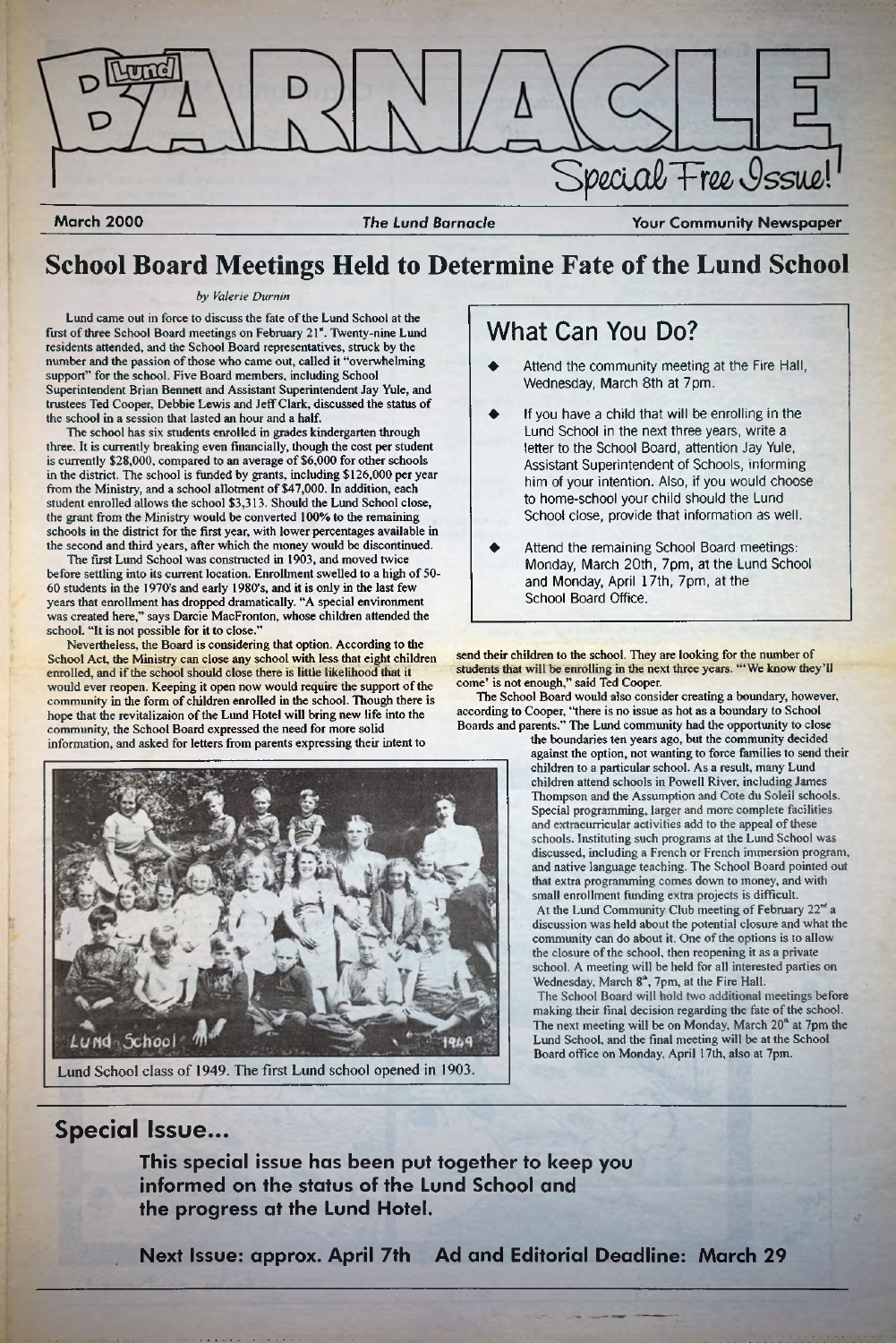## **The View from Lund 2000 2000 2000 2000 2000 2000 2000 2000 2000 2000 2000 2000 2000 2000 2000 2000 2000 2000 2000 2000 2000 2000 2000 2000 2000 2000 2000 2000 2000**

## *Community Events Noticeboard: Lund Events 2000*

## **Community Notes:**

### *NEW Youth Committee by Brenda Ahola*

In the last article I wrote for the *Barnacle* I touched on the subject of the lack of things for youth to do in Lund. Patty Tawiyaka and myself are in the process of trying to start a youth committee. We are hoping to meet with local youth on Saturday, April 1st, 2000, at 3:30pm at the Gazebo. I hope that local youth will be present at this meeting because this goal can only be achieved with their support. Local youth are invited to express their thoughts and ideas on this subject.

| Mar 8<br>7pm                        | <b>Community Meeting</b><br>to discuss Lund Schoool<br>at the Fire Hall | July 16        | Market Day<br><b>Family Picnic</b>      |
|-------------------------------------|-------------------------------------------------------------------------|----------------|-----------------------------------------|
| <b>Mar 19</b><br>7:30 <sub>pm</sub> | Improv & Dance (9pm)<br>at the Italian Hall                             | July 23        | <b>Kids Events</b><br><b>Market Day</b> |
| Mar 28<br>7pm                       | Lund Community Club<br>meeting at the Fire Hall                         | July 30        | Market Day                              |
| Apr 22<br>8pm                       | Cook-off,<br>Improv & Dance                                             | Aug 5<br>Aug 6 | Lund Dayz<br>2000                       |
| Apr 23<br>12 noon                   | Kid's Easter Egg Hunt<br>& Tea                                          | Aug $13$       | Market Day                              |
| May 20<br>8pm                       | <b>Long Weekend Dance</b><br>at the Gazebo                              | Aug $20$       | Market Day                              |
| June 18<br>4pm                      | <b>Prawn Fest</b><br>at the Gazebo                                      | Aug $27$       | <b>Market Day</b>                       |
| July 1                              | Canada Day Run / Art<br>Music / Improv                                  | October        | Wine Tasting<br>Date tba                |
| July 9<br>12 noon                   | <b>Opening Day:</b><br><b>Lund Market</b>                               | Oct 28<br>8pm  | <b>Halloween Dance</b><br>at the Gazebo |
| July 16                             | <b>Market Day</b><br><b>Family Picnic</b>                               | clam bake tba  |                                         |
|                                     |                                                                         |                |                                         |

*For information on the above events, or if you would like to book an event at the Gazebo call Jam ie at 483-8909*



*If you would like to post an event on the Community Events Noticeboard piease caff Vaferie at 483-4150*



## *Meeting to Discuss Lund School*

All interested community members are invited to come to the Fire Hall on Wednesday, March 8th to discuss the situation at the Lund School. This meeting is being held between the scheduled School Board meetings so that the community may openly discuss issues and put forward ideas and opinions regarding the fate of the school.

## *Lund Players Improv Comedy Troupe Takes On Courtenay and the Oyster to Rave Reviews*

Compose a poem on the spot. Out loud. In front of a crowd. That is just one of the challenges offered an improv comedian. A few Lundites have taken that challenge, and the Lund Players is the result. The group began playing improv games less than six months ago, and have worked their craft up to the point where they competed with a well-established Courtenay team (they lost 24-20), and performed in a sold-out show et the Laughing: Oyster. Look *for* more merriment at the Easter Dance, and at other venues in **Lund.** The laughs are guaranteed.

## **PUNDATICS** NOW APPEARING IN THE BARNACLE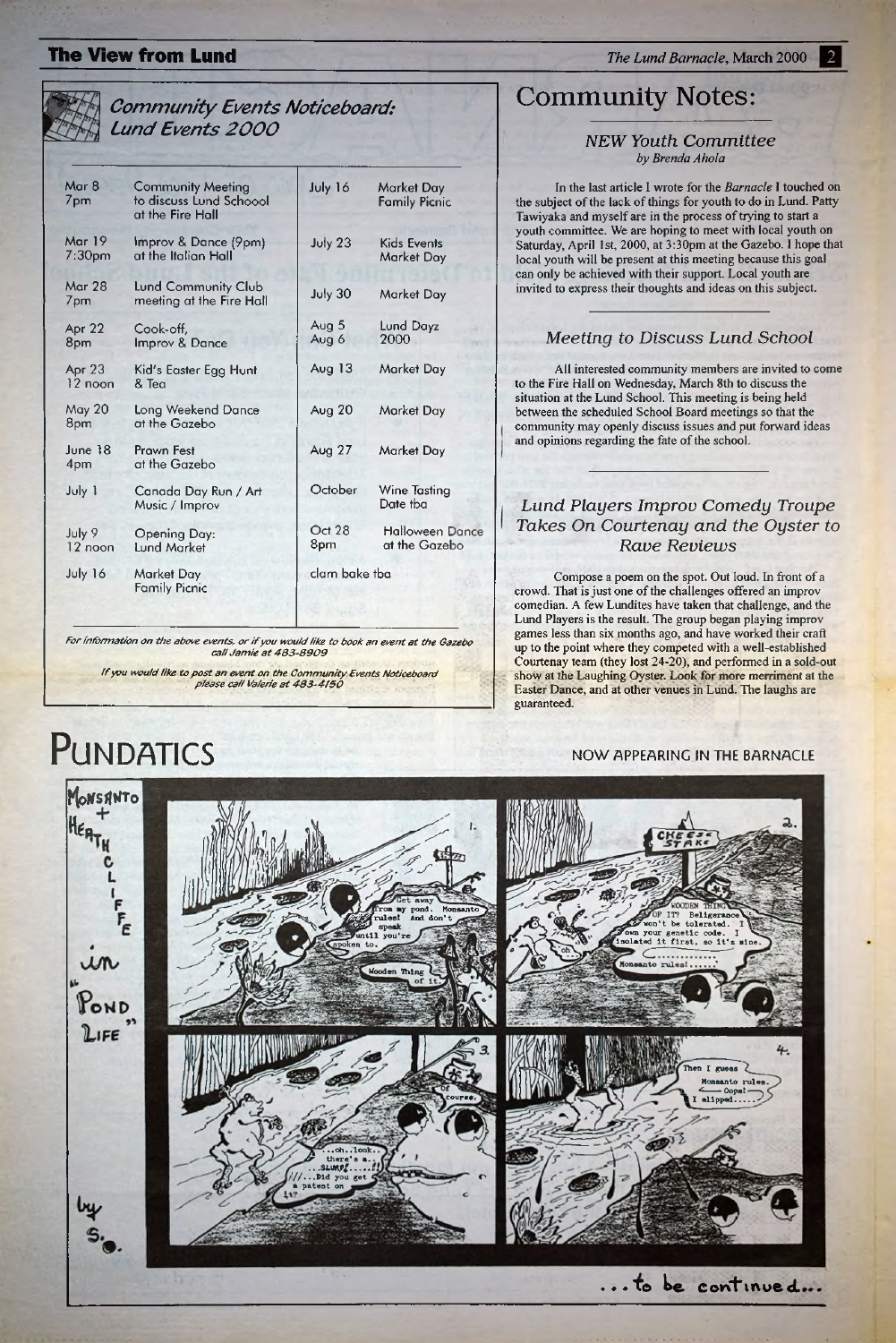### **Lund News** *The Lund Barnacle*, March 2000 3.

### *by Valerie Diarnin*

On February 21", members of Board of the Sliammon Development Corporation (DevCorp) held a informational meeting with the Lund community to discuss the progress of the Lund Hotel project. The Lund Community Club had suggested the meeting to keep residents up to date on the development of the heart of the Lund community.

The project began as one of DevCorp's financial investments; the hotel was acquired by the group in December along with the Lund Marine property and the Lund RV Park. They went looking for a joint venture partner, according to DevCorp's president Kevin Blaney. "We thought a lot about the kind of individual we wanted to bring into it, one who knows the industry and has a proven track record," he said at the meeting. Dave Formosa came on hoard and a new operating company was formed for the Lund Hotel project, with Formosa owning 49% of the project and the Sliammon Development Corporation bolding the remaining 51%.

- 1, Caesar's beware
- 5. its time for a
- 6. yellow spring flower
- 
- 20. they fly back for spring

18. how does your

Though the operating company had initially planned to demolish the hotel building and start fresh, Dave Formosa, on a long visit to the site, "fell in love with it." The group decided they could save the building, realizing that it would take a lot of work to bring it up to code and structural engineering specs. A team of workers have been cleaning and renovating the hotel since the approval of the purchase. A project management team has also consulted a structural engineer from Vancouver and a restoration carpenter from Secheh to ensure that the finished building is safe and maintains its historic charm. Though the costs are higher than initially projected the operating company is committed to finishing the project and taking care of the structural defects they encounter along the way.

### **Sliammon Development Corporation Meets with the Lund Community to Discuss Progress at the Hotel**

Steve Tipton is the project manager, and Jim Aguis is the building code consultant. Workers began by cleaning away eight construction bins of garbage from the basement hotel. Over thirty support posts were added in the building's basement,



### Across

grow

- 10. they're ready to open
- **11**. spring gives it a break
- 14. spring babies
- 15. spring babies
- 17. stretching to relax
- 21. it's variable this time of year
	-

**22**.



The Lund Hotel is one of several projects under the management ofthe Sliammon Development Corporation, which is a corporation that has been developed to look after the financial interests of the Sliammon First Nation. Other projects include the lease-hold properties on Southview and Klahanie, logging and fishing interests, and the now-abandoned plans to relocate the ferry terminal to Scuttle Bay. The meeting with the Lund community was held to provide information only, not as a consultation or a negotiation. The DevCorp is sensitive to the community's needs, but will operate the site with the intention of making it a vibrant, profitable business.

1.

3.

- Down at the Oyster
- 2. opening soon
	- and fuzzy
	- spring babies
	- spring babies
	- wind, rain, lightning, thunders
	- they're shooting up all over
- 12. fuel up here it's open!
- 13. the color of spring
- 16. has sprung
- 19. it falls from the clouds

and a new concrete floor was poured. New wood floors will be added throughout the ground level, including the grocery store. The grocery store will be fairly complete, to compete with Westview stores, and will be expanded to include a deli and other service departments. A new, full lobby will be put in, and the post office will be moved. New mail boxes to be constructed inside the hotel will be accessible between the hours of 6am and midnight.. The laundromat will reopen, and the laundromat and the post office will have two entrances each: one from the store and one from outside. The pub will be moved to its old location, and will feature a new outdoor patio and a stage. All of the rooms are being refurbished, and a 30-person meeting room will be added. The roof of the entire building has been replaced.

The Lund community members present expressed their appreciation at the work that the DevCorp has done, and at their willingness to keep the community informed. "We look at it as an opportunity to bring our two cultures closer together," said Jack Anderson, "and to see a way that we can create a sustainable future for our children and their children."

The operating company is in discussion with the Liquor Control Board about the reinstatement of the liquor store. Formosa advised the community that there was no guarantee that a license would be granted, though he has written a letter to the Board explaining the role that the hotel plays in the community. If his efforts are unsuccessful, he will look to the community for further support in the process.

Leased facilities will be available on the lower level, and these spaces will also be refurbished. The operating company will consider strong ideas, with well-developed business plans, for sustainable businesses to occupy these spaces.

Outside the building, the fuel dock is already up and running. An engineering firm has been contracted to ensure that the fuel tanks are secure, and the system will be pressurized. The company intends to be competitive with fuel prices and to offer a discounted rate to commercial users. Parking will be changed so that the lower area, near the marine wharf, will be available for day visitors. Paid, long-term parking will remain in the upper parking lot. The lot by Lund Marine will also be opened to provide more capacity. In the trailer park, creeks have been cleared and a waterfall that had been overgrown has been exposed. Crews will continue to work on it in down time from the hotel project. Plans include the restoration of the water wheel and shed, new tables, concrete pads at the lots and additional landscaping.

The old Community Hall will remain, though no work is being done on the building at this time. Other buildings on the property may be refurbished: Formosa talked of adding a gym and meeting rooms though no formal plans exist for these facilities at this time.

The management team for the hotel has been hired, including the Pub Manager, the Restaurant Manager and the Store Manager. The DevCorp is committed to hiring local talent, though the Lund community members pointed out that most of the workers currently on the project are from Sliammon or Powell River. Local (Lund) companies have been contracted to manufacture and install the flooring. Dave Formosa explained that the hotel was accepting applications for employment and taking resumes, though the staffing issue will be on hold until the construction project is further along.

Formosa also explained that there will not be much external marketing this year, with the first priority being to service local customers and the boat traffic that comes through in the summer months. Plans for marketing projects include eco-tourisrn packages and partnerships with local tourism businesses.

savings (coming in Apr)